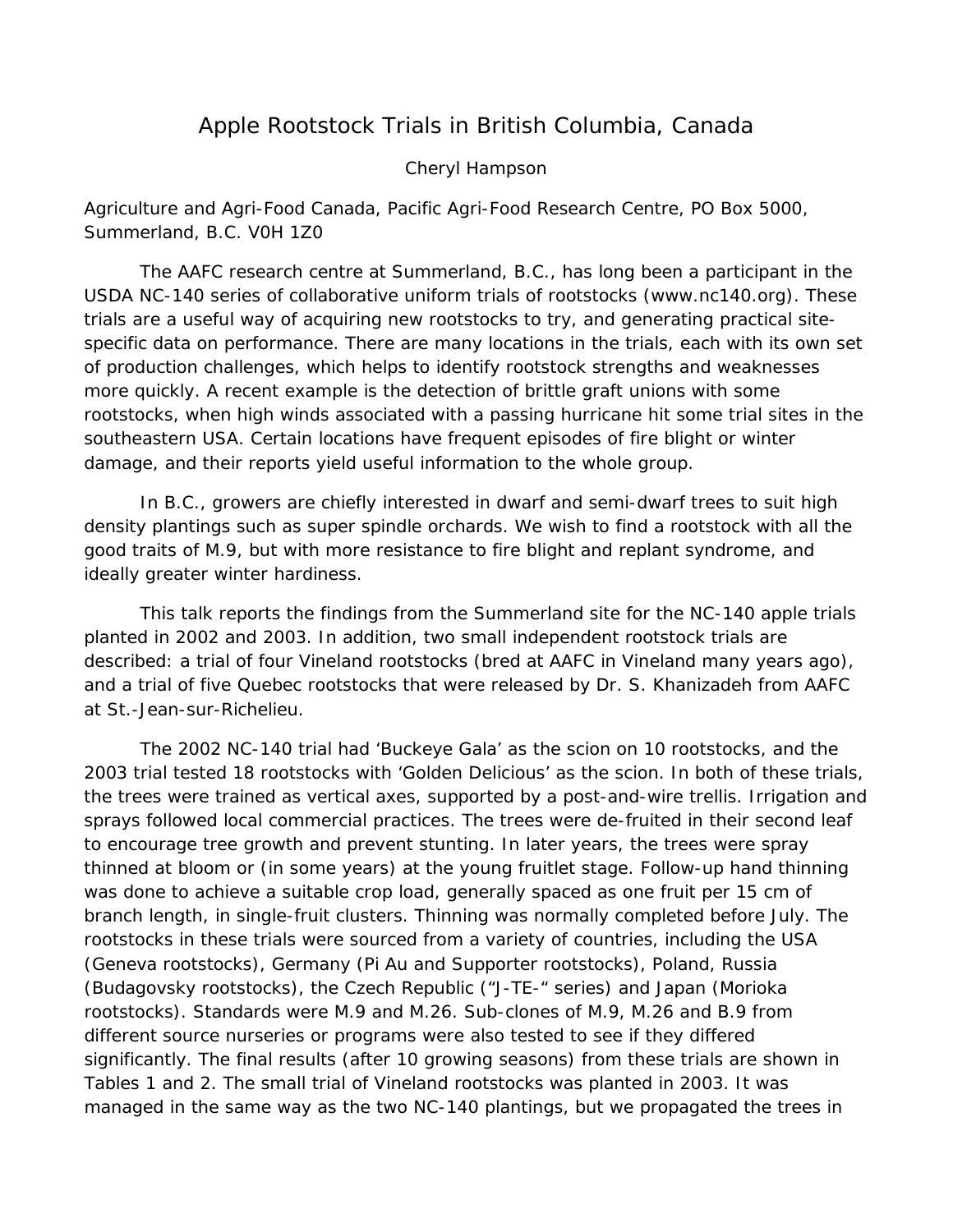our nursery, and the scion was Aurora Golden Gala™. The Vineland rootstock trial was ended after 8 growing seasons, with the results shown in Table 3.

The Quebec rootstock trial was handled slightly differently. Dr. Khanizadeh sent us some rootstock liners grown in a greenhouse from plants originally produced in tissue culture. Originally there were 10 plants of each rootstock. We transplanted them to our field nursery but there was some mortality over the next couple of years. The rootstocks were grown in the nursery for an extra year to achieve a size that could be budded. 'Royal Gala' was chosen as the scion cultivar. Six to seven surviving trees per rootstock (SJM-15, SJM-189, SJP 84-5198, SJP 84-5218) were planted in 2009, along with two standards (M.9-T337, B.9). They were trained as slender spindles with treated posts for support. Only one tree on SJM-150 survived. It was planted for observation but not included in the statistical analysis. Other management practices were as already described. It is too early for reliable conclusions from this trial, but for all three cropping years so far, we have found the fruit of trees on SJM-189 to have better color than the other trees. Internal fruit maturity appears no different. At present, the trees of SJP 84-5198 and SJP 84-5218 are significantly larger than those on M.9 or B.9, as estimated by trunk cross-sectional area.

The B.C. results for the three completed trials are summarized below by vigor category. Note that rootstock performance varies quite a lot from location to location. The results from other test sites can be viewed at the NC-140 web site [\(www.nc140.org\)](http://www.nc140.org/). For commercial use, it is always wise to do one's own small test planting when trying a new rootstock, before making a significant investment. Management and site factors can affect the rootstock performance in ways that are not always easy to predict.

### Rootstocks more vigorous than M.26

Trees on Pi 56-83, Pi 51-4, JM.2, P.14 and V.4 were significantly larger than trees on M.26. Supporter 4 may also be in this category. Average trunk cross-sectional area (TCSA) of Supporter 4 was bigger than M.26 but the difference was not statistically significant. All these rootstocks had low cumulative yield efficiency (CYE). Trees on both Pi stocks and JM.2 had good survival, low suckering, and good fruit size. With P.14 and Supporter 4, suckering was low and fruit size was good, but greater rates of tree mortality occurred. P.14 was also slow to come into bearing (low precocity). Tree survival on V.4 was good, but these trees also had low precocity, moderate suckering, and smaller fruit size.

# Rootstocks with vigor similar to M.26 or slightly smaller

The rootstocks CG.6210, J-TE-H, CG.5935, Pi 51-11, V.1 and V.2 all produced trees similar in size to those on M.26. Some (but not all) of the trees on CG.6210, CG.5935, Pi 51-11 and J-TE-H produced quite a few suckers. CG.5935 had very good yield and yield efficiency, being significantly better than M.26 in these respects. This rootstock has been commercially released as Geneva 935. It is said to be resistant to woolly apple aphids and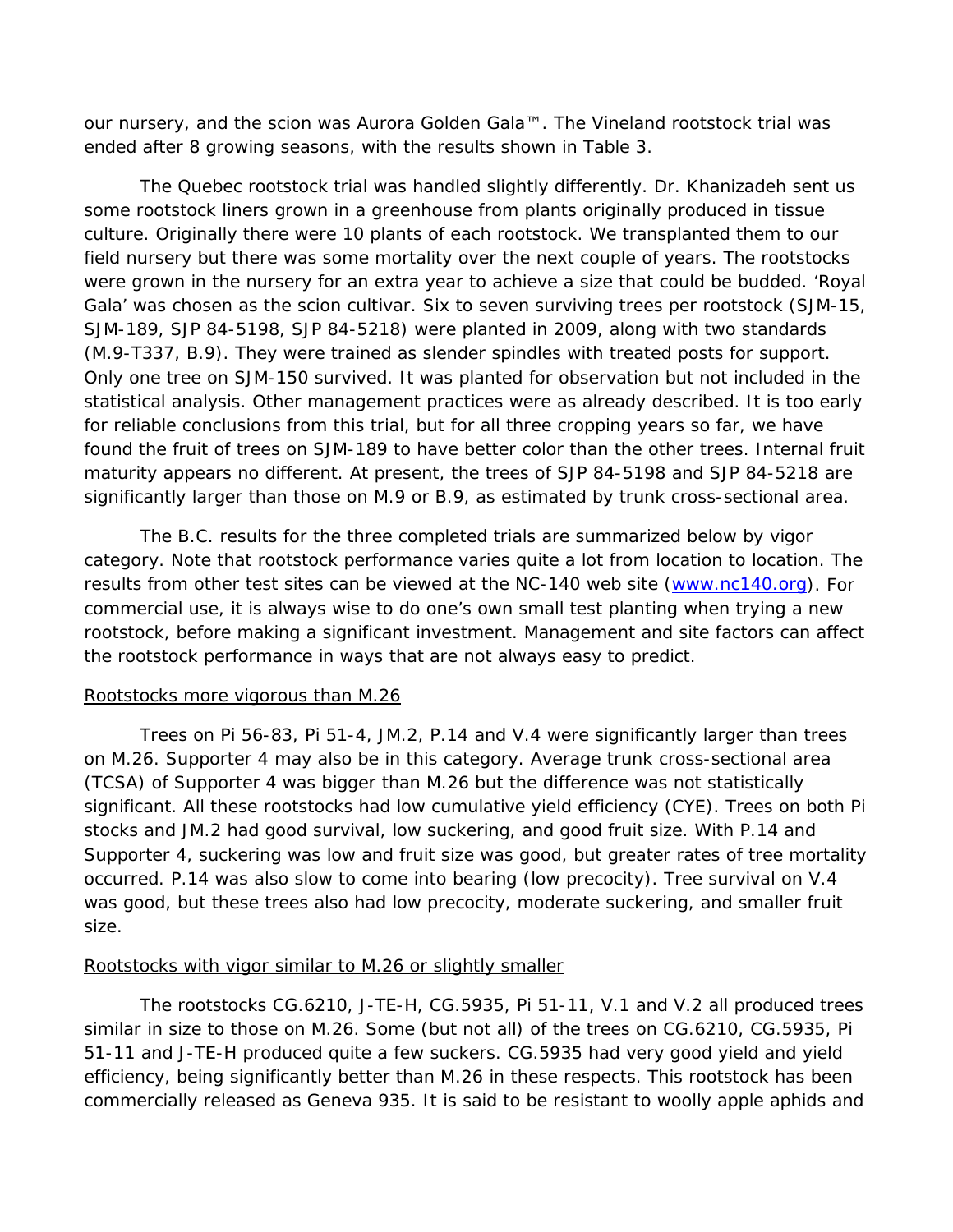fire blight, tolerant to replant and crown/root rot, and cold hardy. V.1 and V.2 reduced fruit size slightly, but they had low suckering and otherwise performed well in our trial.

JM.7 and JM.8 trees were intermediate between M.9 and M.26 in vigor. JM.8 cannot be recommended due to poor survival, and survival was only moderate for JM.7.

### Rootstocks with vigor similar to M.9

Rootstocks producing trees similar to M.9 in size included CG.3041, G.16, B.62396, V.3, B.9 and M.9 sub-clones. The best new ones in our experience were CG.3041 and B.62396, which had good survival, high efficiency and possibly fewer root suckers than trees on M.9-T337. CG.3041 has been commercially released as Geneva 41. It is said to be resistant to woolly apple aphids and fire blight, tolerant to replant and to crown/root rot, and cold hardy. V.3 was also good in most respects but it reduced fruit size slightly. Trees on G.16 had greater losses from tree mortality, and they also had smaller fruit, lower CYE and more suckering than M.9 in some cases. Trees on the M.9 sub-clones Pajam 2 and Nic 29 had an undesirable degree of suckering, but they were otherwise similar to M.9-T337 in performance. (These two had larger trees on average than T337, but the difference was not statistically significant.)

Although trees on B.9 had high CYE, they became stunted out, with insufficient new growth and a trend to smaller fruit size and lower cumulative yield. The problem was not a lack of water, because all trees were irrigated. We have had variable results with B.9 in trials over the past couple of decades at the Summerland research station. On good soil, the trees can be slightly larger than those on M.9, but on coarse soils, they seem to lack sufficient vigor. Local growers have likewise found variable responses with B.9.

### Rootstocks with less vigor than M.9

Rootstocks JM.1 and J-TE-G both produced trees significantly smaller than M.9, and too small to be of commercial interest in our region. Although trees on J-TE-G were too dwarfed (similar to M.27 in size), they had virtually no suckering, and their survival and CYE were both superior to trees on JM.1. M.27 is known for inducing smaller fruit size on the scion than M.9, but J-TE-G had good fruit size. It would be worthy of testing if a very small tree was desired.

### Sub-clones of M.9, B.9 and M.26

The two sub-clones of B.9 were statistically similar to each other in all respects, except that those on B.9 Europe seemed to produce more suckers. Likewise the two M.26 sub-clones were not different from each other. Among the M.9 sub-clones, performance did not differ greatly. Nic 29 and Burgmer 756 may produce marginally larger trees than M.9-T337, and Nic 29 and Pajam 2 had a greater propensity for suckering. All had good CYE, fruit size and yield.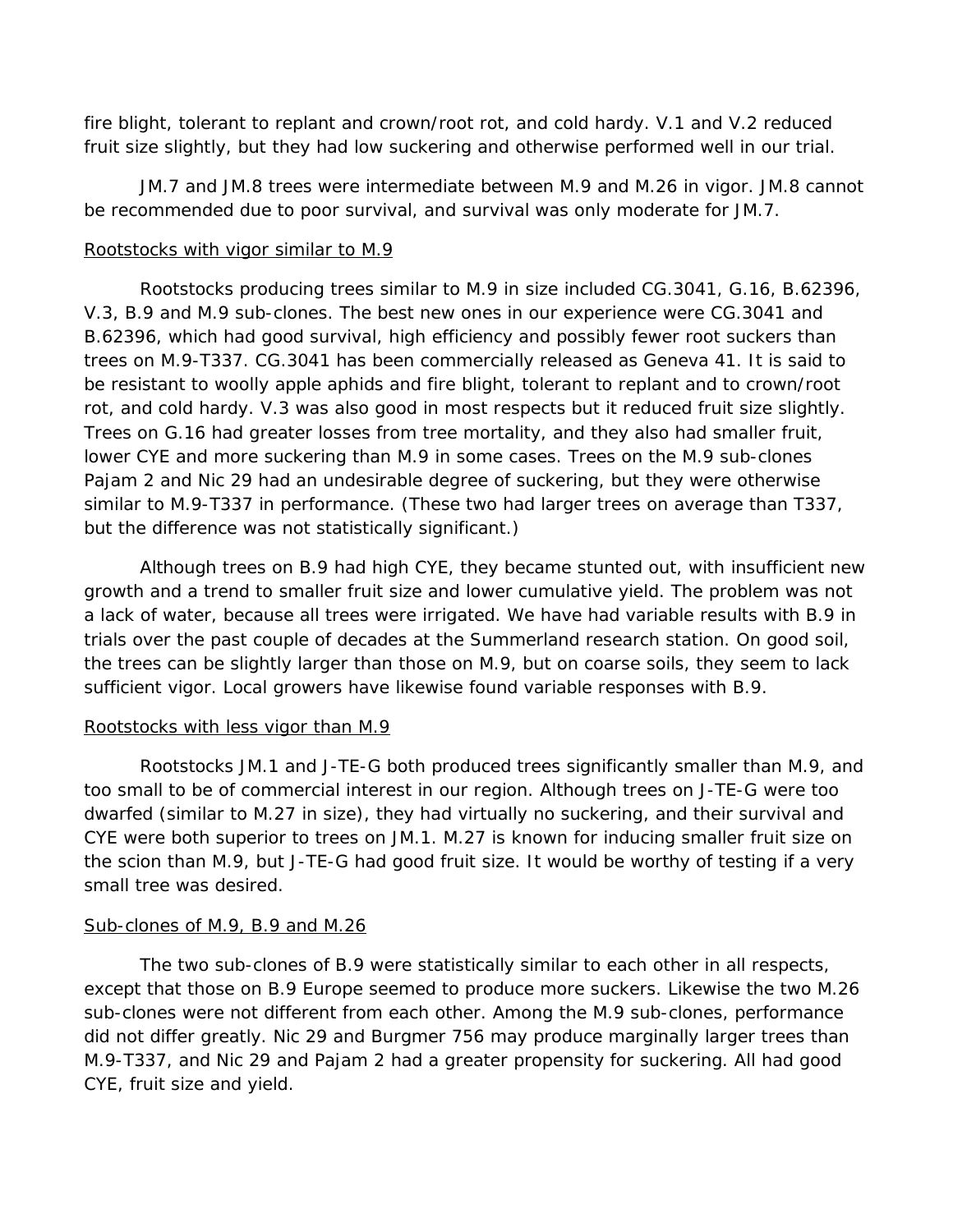Table 1. Growth of 'Buckeye Gala' on various rootstocks at Summerland, 2011. Trees were planted in 2002. Mean separation within columns is by Waller-Duncan K-ratio t test, K-ratio=100. Rootstocks are sorted in descending order of TCSA. Standard stocks are in boldface type.

|                                                    |              | Range in     | Cumulative    | <b>CYE</b>            |                       | Average       |  |
|----------------------------------------------------|--------------|--------------|---------------|-----------------------|-----------------------|---------------|--|
|                                                    | <b>TCSA</b>  | cumu. no. of | yield to 2011 | (kg/cm <sup>2</sup> ) | Survival <sup>z</sup> | fruit weight  |  |
| Rootstock                                          | $\rm (cm^2)$ | suckers/tree | (kg/tree)     | TCSA)                 |                       | $2005-11$ (g) |  |
| JM.2                                               | 91.1a        | 0 to 13      | 249.2 a       | 2.77 e                | 4/4                   | 188 a         |  |
| P.14                                               | 76.2 b       | 0 to 10      | 237.3 ab      | 3.09 de               | 5/7                   | 195 a         |  |
| Supporter 4                                        | 60.3c        | 0 to 12      | 205.8 bc      | $3.53$ cd             | 4/7                   | 188 a         |  |
| M <sub>26</sub> EMLA                               | 49.8 cd      | 0 to 10      | 181.7 cd      | 3.67 bcd              | 6/7                   | 186 a         |  |
| M.9-B756                                           | 46.4 de      | 0 to 25      | 193.4 c       | 4.27 b                | 7/7                   | 197 a         |  |
| M.26-NAKB                                          | 43.9 de      | $0$ to $9$   | 184.8 cd      | $4.03$ bc             | 7/7                   | 191 a         |  |
| M9-Nic29                                           | 43.1 de      | 0 to 85      | 179.4 cd      | 4.24 b                | 7/7                   | 194 a         |  |
| M.9-T337                                           | 36.9 def     | 10 to 30     | 181.9 cd      | 5.06a                 | 6/7                   | 196 a         |  |
| B.9-Treco                                          | 34.2 ef      | 1 to 15      | 187.1 c       | 5.51a                 | 5/7                   | 189 a         |  |
| B.9-Europe                                         | 29.1 f       | 10 to 45     | 145.0 d       | 5.09a                 | 7/7                   | 191 a         |  |
| $2$ Numbar of living troop/numbar of troop planted |              |              |               |                       |                       |               |  |

Number of living trees/number of trees planted.

Table 2. Performance of 'Golden Delicious' on 18 dwarf and semi-dwarf rootstocks at Summerland, 2012. The trees were planted in 2003. Mean separation within columns is by Waller-Duncan K-ratio t test, K-ratio=100. Standard stocks are in boldface type. Rootstocks are sorted in descending order of TCSA.

|                                                              |                   |                       |               |                                |                  | Range in     |  |
|--------------------------------------------------------------|-------------------|-----------------------|---------------|--------------------------------|------------------|--------------|--|
|                                                              |                   |                       | Cumulative    | <b>CYE</b>                     | Average          | cumulative   |  |
|                                                              | <b>TCSA</b>       |                       | yield to 2012 | $\left(\frac{kg}{cm^2}\right)$ | fruit weight     | no. of root  |  |
| Rootstock                                                    | $\rm (cm^2)$      | Survival <sup>z</sup> | (kg/tree)     | TCSA)                          | $2006 - 12$ (g)  | suckers/tree |  |
| Pi 56-83                                                     | 134.8 a           | 7/8                   | 211.3 bcd     | 1.63h                          | 237 abcd         | 0 to 10      |  |
| JM.2                                                         | 133.8a            | 7/8                   | 250.6 ab      | 1.93h                          | 247 a            | 0 to 27      |  |
| Pi 51-4                                                      | 128.3a            | 7/7                   | 271.1a        | 2.15h                          | 246 ab           | 0 to 48      |  |
| J-TE-H                                                       | 55.6 b            | 8/8                   | 187.6 cde     | 3.49 <sub>q</sub>              | 234 cde          | 9 to 69      |  |
| CG.6210                                                      | 54.8 bc           | 6/7                   | 211.4 bcd     | $3.98$ fg                      | 242 abcd         | 44 to 111    |  |
| M.26                                                         | 54.3 bcd          | 8/8                   | 208.5 bcd     | $4.05$ fg                      | 237 abcd         | 0 to 13      |  |
| CG.5935                                                      | $50.3 b - e$      | 7/7                   | 249.1 ab      | 4.96 cde                       | 238 abcd         | 15 to 116    |  |
| Pi 51-11                                                     | 50.2 b-e          | 7/8                   | 169.5 cdef    | $3.64$ g                       | 231 def          | 17 to 176    |  |
| JM.7                                                         | 47.4 b-f          | 5/7                   | 201.7 cde     | 4.27 $d-g$                     | 237 abcd         | 0 to 17      |  |
| CG.3041                                                      | 45.3 b-f          | 7/8                   | 213.9 bc      | 4.77 c-f                       | $244$ abc        | 0 to 20      |  |
| G.16                                                         | $40.6 c-f$        | 5/8                   | 155.4 ef      | 3.82 g                         | 224 ef           | 8 to 112     |  |
| JM.8                                                         | 39.7 b-f          | 3/6                   | 164.3 def     | $4.11$ efg                     | 222 f            | 7 to 50      |  |
| $M.9$ Paj2                                                   | 38.4 ef           | 8/8                   | 176.9 cde     | 4.74 c-f                       | 237 abcd         | 22 to 101    |  |
| B.62396                                                      | 35.6 efg          | 7/8                   | 185.3 cde     | 5.25 bc                        | $243$ abc        | 1 to 41      |  |
| M.9-T337                                                     | $33.5$ fg         | 7/8                   | 159.7 ef      | 5.04 cd                        | 235 bcde         | 13 to 77     |  |
| <b>B.9</b>                                                   | $21.3$ gh         | 8/8                   | 123.7 $fg$    | 6.07 ab                        | 223 ef           | 25 to 106    |  |
| J-TEG                                                        | 15.3 <sub>h</sub> | 6/7                   | 97.0 gh       | 6.52a                          | $244$ abc        | $0$ to 1     |  |
| JM.1                                                         | 12.8 <sub>h</sub> | 3/7                   | 65.0h         | 5.38 bc                        | 206 <sub>g</sub> | $0$ to $9$   |  |
| <sup>2</sup> Number of living trees/number of trees planted. |                   |                       |               |                                |                  |              |  |